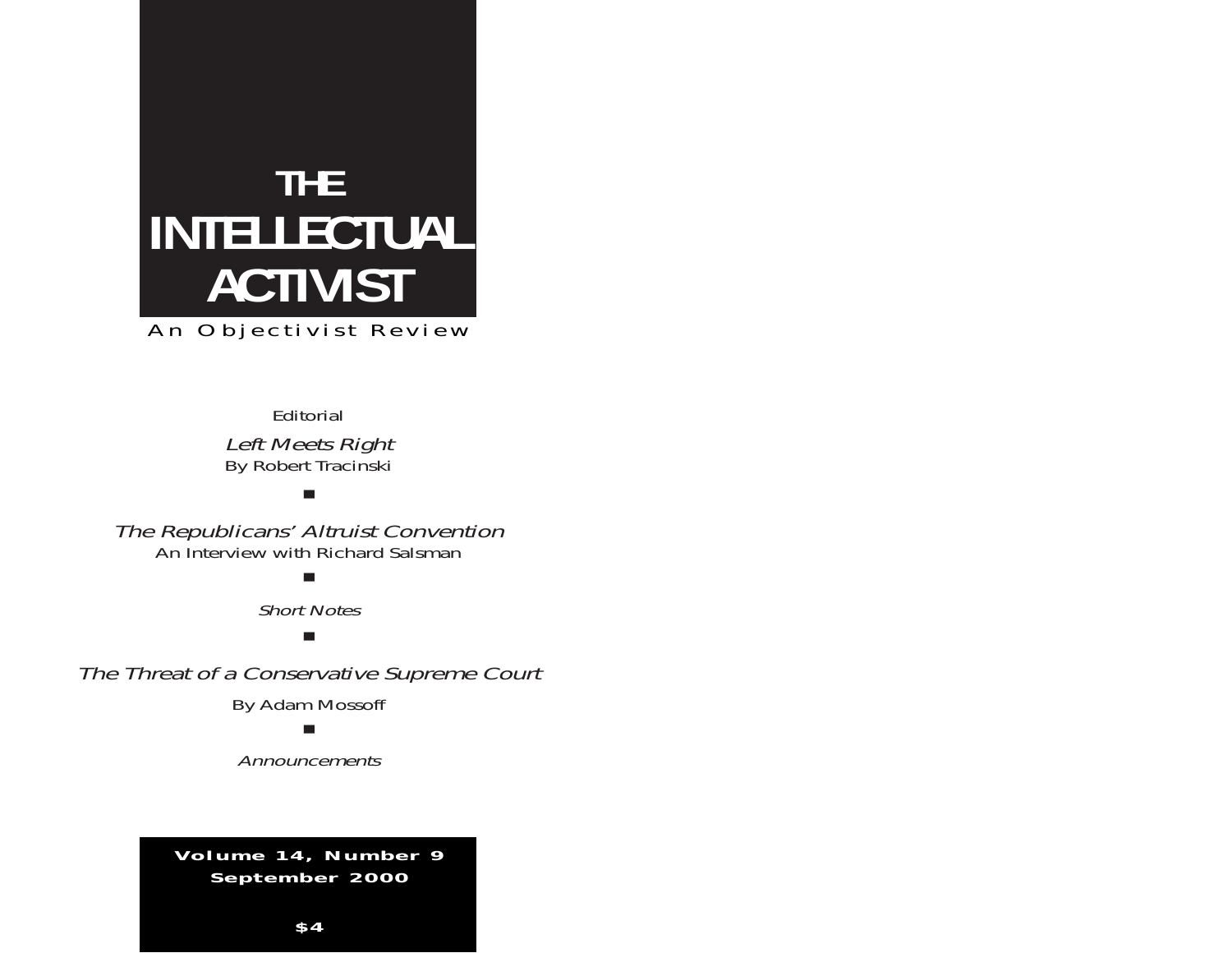

PUBLISHER Robert W. Stubblefield

EDITOR Robert W. Tracinski BOARD OF CONTRIBUTORS Andrew Bernstein Andrew Lewis Richard M. Salsman Sherri R. Tracinski

THE INTELLECTUAL ACTIVIST (ISSN 0730-2355) is published monthly by TIA Publications, Inc.

PRINTED in the US by Jersey Printing Associates, 153 First Ave, Atlantic Highlands NJ 07716.

SUBSCRIPTIONS are \$48 for one year (12 issues) in the US; \$54 in Canada and Mexico; \$69 overseas; for full-time students with a copy of current ID, \$44 in US, \$47 in Canada and Mexico, \$64 overseas. (All prices in US funds.) Single issues and back issues are \$4 each plus \$2.50 shipping and handling for up to three issues—Canadians add an additional \$2.00; others, \$4.50 for extra postage. Special subscription offers are available at www.IntellectualActivist.com.

Correspondence and Manuscripts should be sent to the publisher at the address below. We cannot be responsible for the return of unsolicited material. Electronic submissions are welcomed and encouraged; send files on Macintosh- or DOS-formatted (3.5 inch) floppy disks, or by electronic mail to integrity@exit109.com.

ADVERTISING: Please contact us at 732/842-6610. All advertising copy is subject to publisher's approval. Note that our carrying an ad is not an endorsement of the advertised product.

COPYRIGHT © 2000 by TIA Publications, Inc. All rights reserved. Reproduction in whole or in part without written permission is prohibited.

PERIODICAL POSTAGE PAID at Lincroft NJ 07738.

 ${\bf MOVING?}\;$  Although periodicals are to be delivered expeditiously, they are only forwarded without charge for 60 days (DMM F010.5.2). To receive your issues without interruption, please send any address correction to the address below.

> **TIA Publications, Inc. PO Box 262 Lincroft NJ 07738-0262 732/842-6610 FAX: 732/842-6381**

**integrity@exit109.com www.IntellectualActivist.com**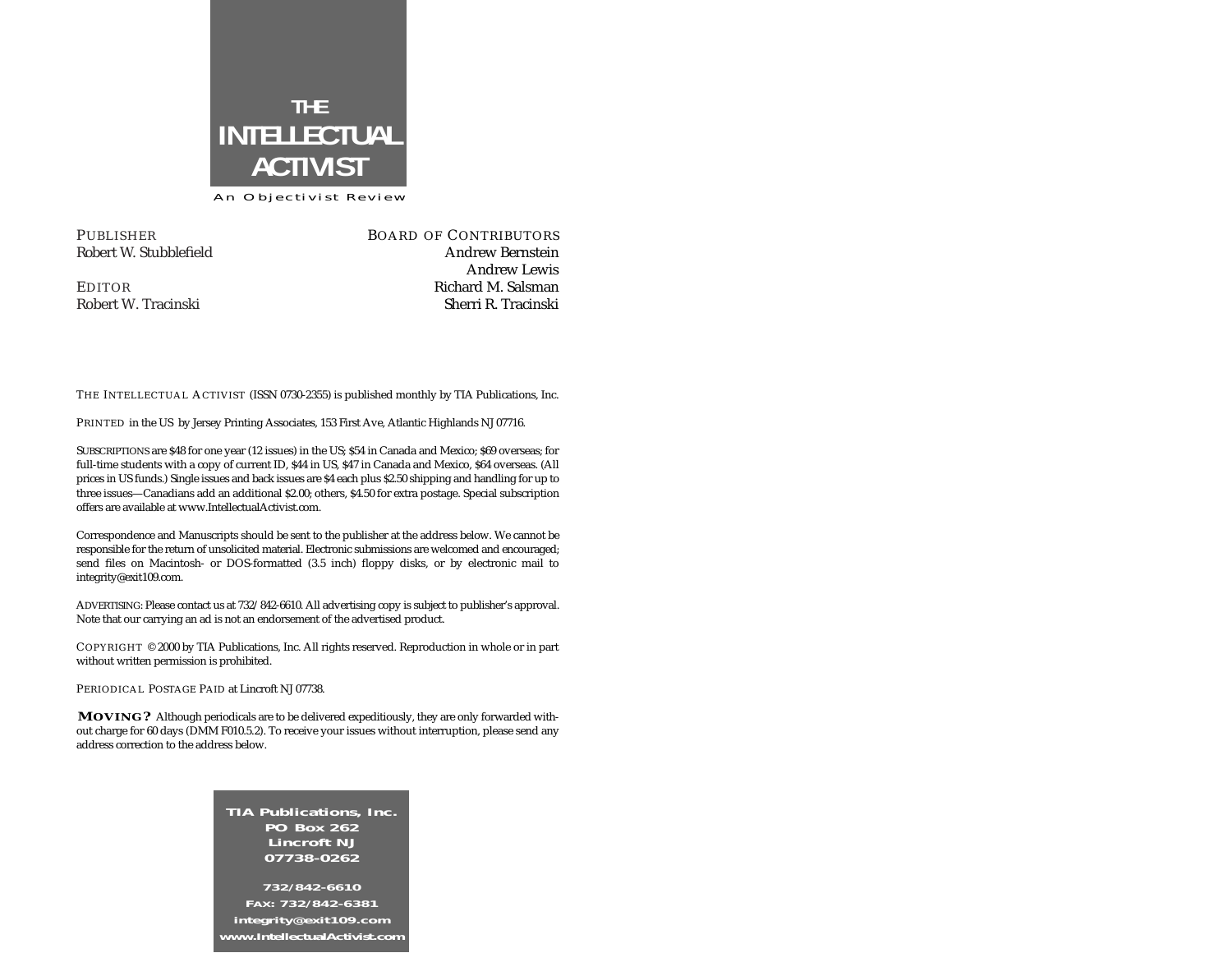## **The Republicans' Altruist Convention**

An Interview with Richard M. Salsman

by Robert W. Tracinski

*Richard M. Salsman is founder and President of InterMarket Forecasting, Inc., an investment research and forecasting firm based in Cambridge, MA.*

*The Intellectual Activist:* What were the basic themes of the Republican convention?

**Richard M. Salsman:** Above all, of course, Mr. Bush's motto: "compassionate conservatism." *TIA*'s readers will know that this is a futile attempt to base free market policies on altruistic grounds. You can't be for altruism *and* capitalism. No wonder, then, that the GOP convention speakers de-emphasized the virtues and benefits of prosperity. There's no denying America is more prosperous than it has been in decades. But the Republicans failed to take proper credit for it—saying it's either irrelevant, immoral, or dangerous. They implied that their opponents were responsible for the prosperity. But, they seemed to say, "So what? —let the Democrats be held responsible for promoting that evil ethic of selfinterest, of hedonism, for lowering the 'honor and integrity' of the Oval Office."

*TIA:* What did you think of Bush's acceptance speech? How about the other speeches at the convention?

RMS: Bush's speech was positive to the extent it proposed no new government programs and laid out a case for tax cuts. He said welfare was something "government cannot do." He proposed a partial privatization of Social Security. He defended free trade. He wants to strengthen the military and avoid Bosnias.

But the speech was terrible in that it promoted altruism and derided prosperity. I mentioned the impression he left that Democrats were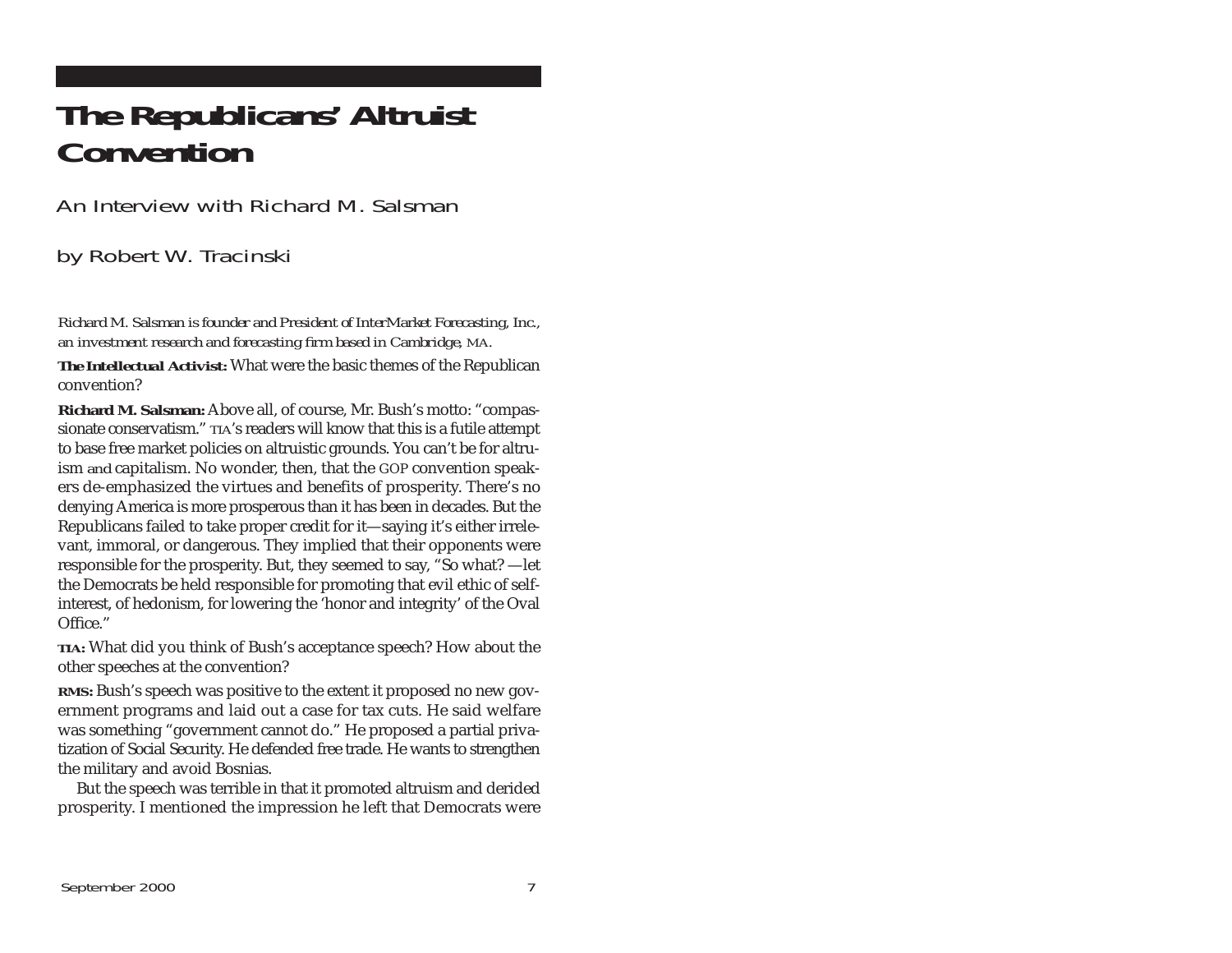responsible for America's renewed prosperity. Well, to avoid the obvious implication of this, Bush also advanced the theme that prosperity alone is not enough, that what's needed is "prosperity with a purpose." So he implied that wealth-seeking itself is amoral, that we attain virtue only in giving wealth away to strangers or to the undeserving. But he went further, and lower. He portrayed prosperity as potentially *poisonous*, saying it can be "a drug in our system, dulling our sense of urgency, of empathy, of duty."

Bush also said we must not "be rich in possessions and poor in ideals." By "ideals" he meant altruism. What he fails to see, of course, is that we're rich materially *precisely to the extent* we've been rich in ideals—but they're the ideals of individualism, self-reliance, and selfish profit-seeking. As a self-proclaimed "born again Christian," Mr. Bush doesn't consider these to be virtues, but vices. To herald prosperity—and be consistent—he'd have to herald self-interest, too. But he's a champion of altruism, so to be consistent, he *has* to deride prosperity.

Other convention speakers—such as Colin Powell, John McCain, and Bob Dole echoed the same themes as Bush: the "ideals" of selfsacrifice, duty, service to community, and the alleged evils of self-interest and un-shared wealth. Powell was the worst of the bunch. He echoed the themes of Hillary Clinton's book, *It Takes a Village*, saying, for example, that "children are a gift to their community," that "they belong to us all." When they become adults, he said, they must "give back to the community." Thus Powell promoted inter-generational, voluntary servitude. Then he defended affirmative action—which is racism codified.

*TIA:* You said that the Republicans are ceding credit for the good economy to the Clinton administration. Who really deserves the credit? Does any credit belong to Clinton? How about the Republicans in Congress?

**RMS:** The primary issue is what *ideas* and policies deserve credit, *whoever* advocated or enacted them. America's economic, financial, and military renewal occurred precisely to the extent more pro-capitalist ideas and policies were enacted. It started in the Reagan years. Government was the *problem*, he said in his first inaugural address *not* the solution. Clinton deserves credit—and succeeded—only to the extent that he mimicked Reagan, for example, when he pronounced

in a State of the Union Address that "the era of big government is over." American prosperity revived in the 1980s after the deregulation of oil and other industries, huge cuts in marginal tax rates, and a return to relative monetary stability. The GOP initiated these policies and secured them by dominating the White House in the 1980s and Congress for most of the 1990s. In 1993 we got a free trade agreement—NAFTA. In 1996 alone the telecommunications industry was deregulated, the capital gains tax was cut, and welfare laws were reformed. The stock market took off, the welfare rolls fell by half in four years, and the unemployment rate fell to a 30-year low. The budget was balanced because tax receipts were pouring in while the growth of spending was controlled by a GOP Congress. Another key factor in getting better policies has been the preponderance of Republican governors at the state level. Finally, of course, it was Republicans who appointed Mr. Greenspan to the Fed. Whatever his faults, he has created much less inflation than his predecessors did.

The Democrats opposed most of the shift to the right in recent decades. Remember, they and their shills in the media denounced the 1980s as the "Decade of Greed." They regained the White House in 1993 only by promising voters they'd be "New" Democrats—more like Republicans—and because President Bush violated his "no new taxes" pledge. In 1994 the GOP regained Congress for the first time in forty years by blocking Clinton's attempt to socialize medicine. To retain the presidency in 1996, Clinton mimicked the GOP's 1994 themes. He and Gore defended NAFTA and after some foot-dragging Clinton signed a welfare reform bill crafted by Republicans. He was forced to fulfill his earlier campaign promise to "end welfare" as we know it.

Here's what I notice about the last two decades in American politics: regardless of party affiliation, the politicians that most closely advocated capitalism did best in elections—and the economy did well precisely to the extent pro-capitalist policies were adopted. Any capitalist should be pleased to see this pattern. But he'll be frustrated, as well, not seeing any party or politician *consistently* carrying it out. Altruism is the barrier to that.

*TIA:* Why aren't the Republicans claiming credit for reducing the growth of spending? Why don't they take credit for things like welfare reform? Why aren't they taking credit for stopping Clinton's health-care takeover? What stops them?